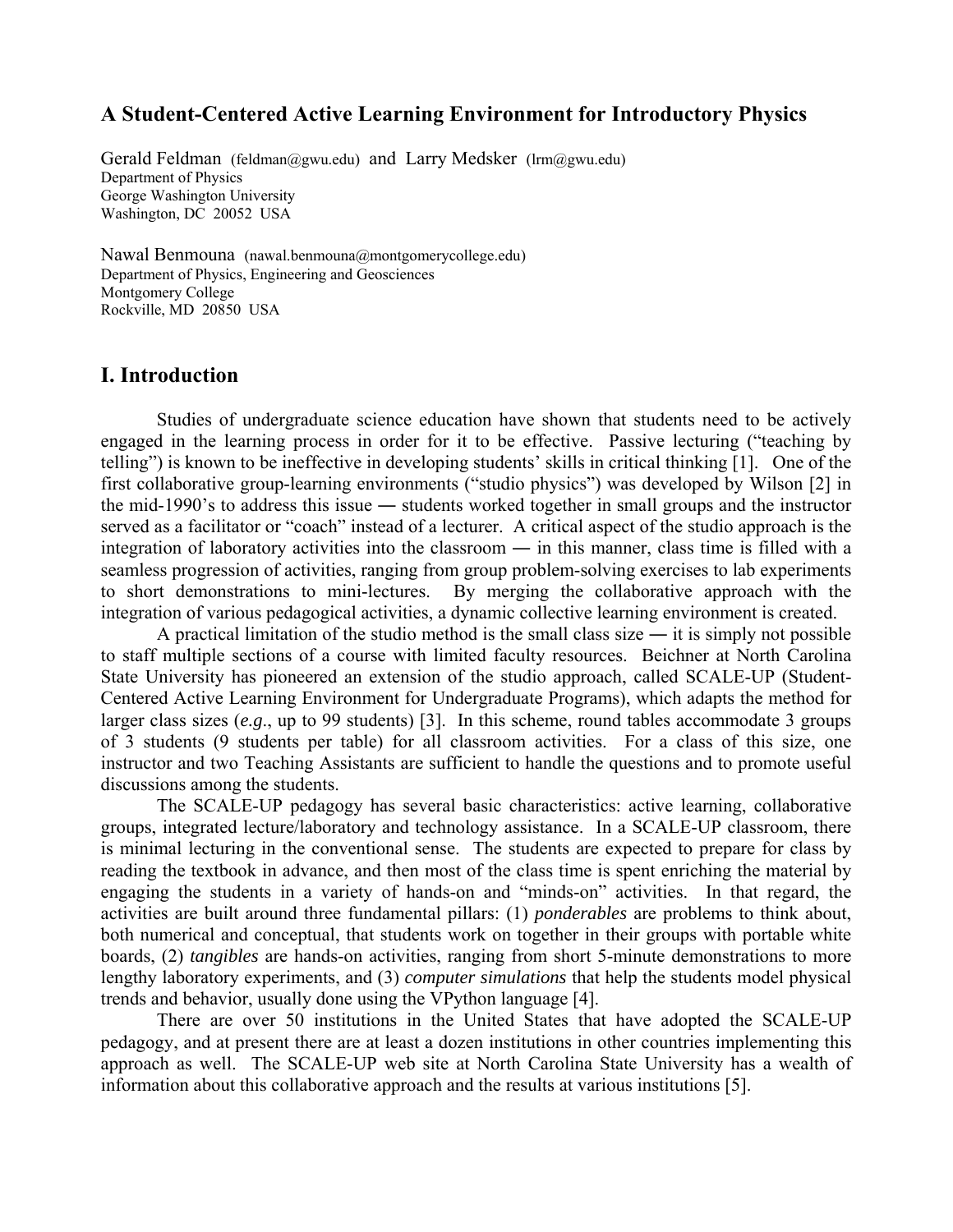## **II. Implementation**

We have implemented the SCALE-UP approach at George Washington University (GWU) for our calculus-based introductory physics class and the first semester of our algebra-based class. We have redesigned a classroom with 6 round tables, able to accommodate a total of 54 students. Each group of 3 students shares a laptop computer and has a portable white board to facilitate their work together. The classroom walls have large white boards on which students can display their work, 4 large LCD screens for image projection, and storage cabinets for lab equipment. For a room of this size, one instructor and one Teaching Assistant can provide sufficient coverage for all students. A schematic drawing of our SCALE-UP classroom is shown in Fig. 1 below.



Fig. 1: Schematic view of the SCALE-UP classroom. The instructor station is mobile and can be located anywhere in the room. The storage cabinets for equipment and laptop computers are located on the right-hand wall.

We instituted SCALE-UP in Spring 2008, and at this point, we now have 5 semesters of experience. While most of our efforts have focused on the introductory calculus-based class that is typically taken by science majors and engineers (Phys 21 and 22), we have also tried out the collaborative approach in our algebra-based physics course (Phys 11) and also our astronomy class (Astr 1). A timeline of the development of SCALE-UP at our institution is given below:

- Spring 2008 calculus-based Phys 21 and Phys 21 (bio-focused)
- Fall 2008 calculus-based Phys 21, algebra-based Astr 1
- Spring 2009 calculus-based Phys 21, Phys 22 and Phys 21 (bio-focused)
- Fall 2009 calculus-based Phys 21
- Spring 2010 calculus-based Phys 21 and Phys 22, and algebra-based Phys 11
- Fall 2010 calculus-based Phys 21 and Phys 22, and algebra-based Astr 1

In our "usual" configuration, the class meets  $3$  times a week  $-2$  hours on Monday and Wednesday and 1 hour on Friday — with a weekly 15-minute quiz every Friday. Groups are carefully arranged by the instructor, and guidelines are clearly outlined in a "group contract" that is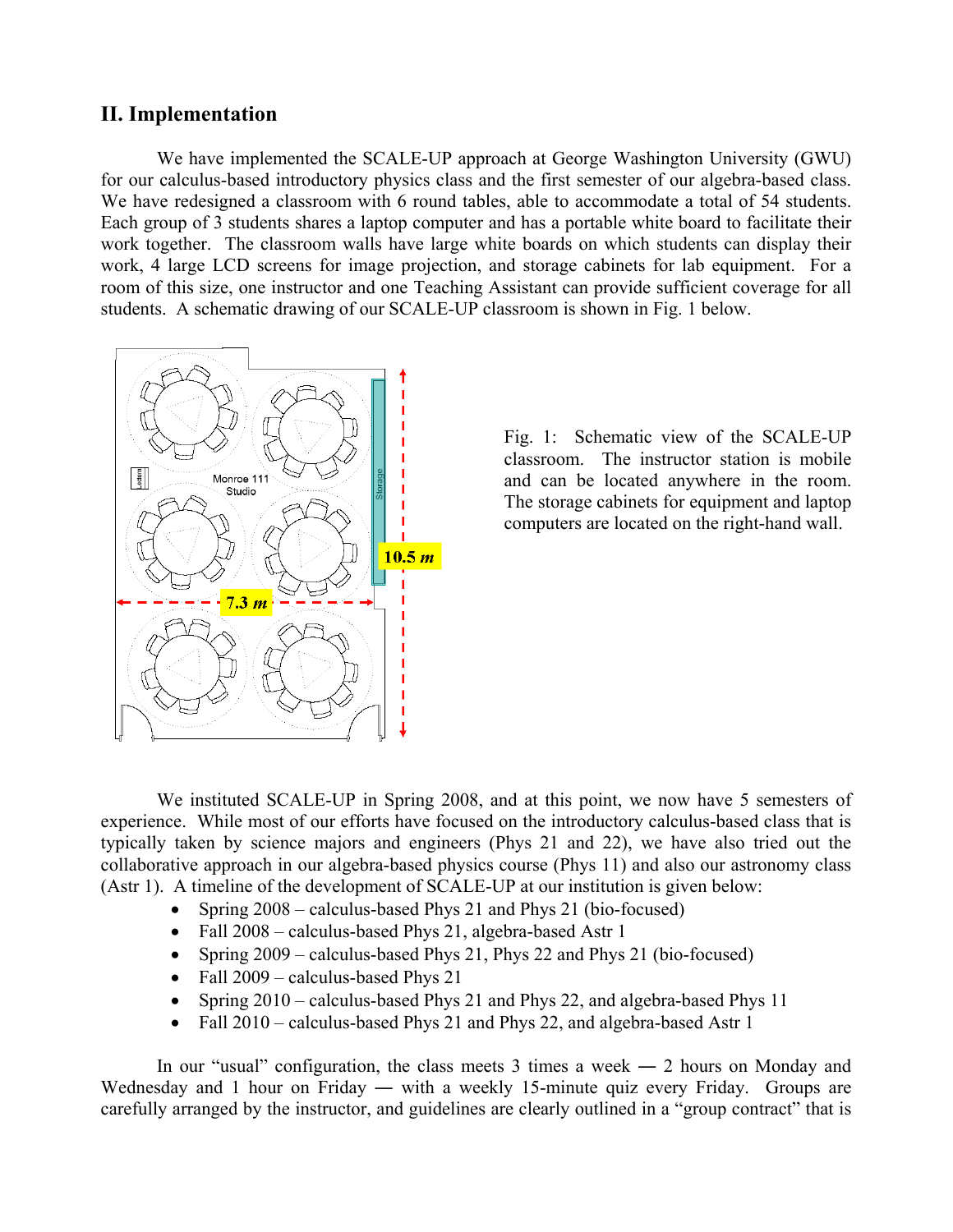prepared by each group. The group assignments are switched at the mid-point of the academic semester — that is, the students are reorganized into different groups so as to keep the group interactions fresh and vigorous. In class, students work collaboratively on conceptual questions and numerical problems (*ponderables*) using their portable white boards, in addition to short hands-on activities and longer laboratory experiments (*tangibles*) using real-time data acquisition. It is necessary to point out that so far we have not yet included the computer simulations using VPython, primarily due to lack of time.

Homeworks are delivered via a web-based online system called *MasteringPhysics* [6] which is available through Pearson Higher Education, who is the publisher of the textbook that we use (*Physics for Scientists and Engineers: A Strategic Approach* by Randall Knight [7]). We typically assign 14 problems per week, with an additional 2 problems being available for extra credit. These assignments generally take about 3-4 hours to complete. Since lecture is reduced to a minimum, class preparation is an important consideration for students. To gauge their understanding and to motivate their preparation for class, pre-class "Warmups" are available online for students, also through the *MasteringPhysics* system. These consist mostly of about 10 multiple-choice conceptual questions related to the material to be covered in class on that day. The "Warmups" are expected to require about 30-40 minutes for completion and are presented to the students twice a week, before the Monday and Wednesday two-hour classes.

Tangibles are highly beneficial, and it is often a challenge to devise short demonstration exercises that take only 10 minutes or so. One example of a simple tangible is to drop a meter stick between the fingers of a student (see Fig. 2) to measure her reaction time using free fall. The distance that the meter stick falls before the student catches it can be converted into a time interval which is a rough estimate of the student's ability to react to the dropped meter stick.



Fig. 2: Example of a "tangible" to measure human reaction time. By dropping the meter stick from a fixed position, the time needed to catch the falling stick can be deduced by a direct measurement of the free-fall distance.

Another tangible actually begins with a ponderable, in which students calculate the angle at which a rough surface must be tilted in order to make a metallic block overcome static friction and slide down the plane. This exercise yields the usual  $\mu_s = \tan \theta$  result with which we are all familiar. After the calculation, the students try the exercise themselves, using the rough cardboard backing of their own white boards as the inclined plane. Each group member takes a turn slowly tilting the white board until the metal block just begins to slide ― then the other group members take length measurements that enable them to determine the angle of the board. After all three group members have tried this, the measurements are averaged and an overall average value of  $\mu$ ,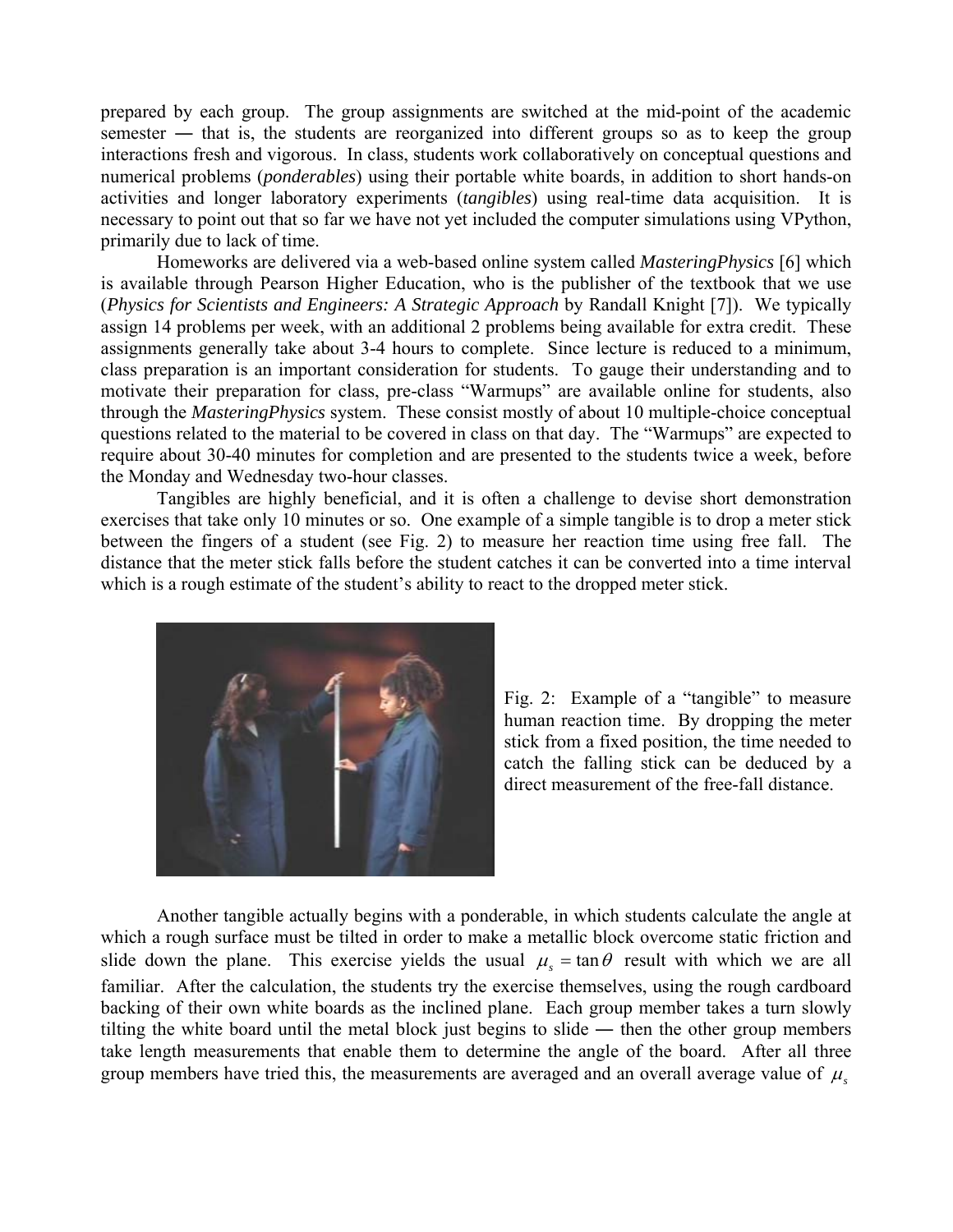is obtained. While the actual answer is unknown, the fact that 75% of the groups come up with a value within  $\pm 10\%$  of  $\mu$  = 0.35 seems convincing that a consensus value has been reached.

Laboratory experiments also fall into the category of tangibles. For our real-time data acquisition, we use probes and software from Vernier [8]. While these exercises are not so different from a conventional lecture/lab course, the guidelines for conducting the experiments are "streamlined" to leave the exercise a bit more open-ended. Some of the experiments conducted in our SCALE-UP class include:

- using motion sensors to measure the acceleration of carts on an inclined plane (along with video analysis of similar motion)
- using motion sensors to analyze elastic and inelastic collisions of carts (along with video analysis of similar motion)
- measuring the moment of inertia of a uniform cylinder by wrapping it with a string attached to a mass and letting the mass fall, unwinding the string as it falls
- determining the mass of an automobile by measuring tire pressure and contact area
- determining the density of air by floating helium balloons
- measuring the specific heat of an unknown metal sample
- investigating the "coffee and cream" problem to ascertain whether cool cream should be added to hot coffee right away or after a waiting period

It is important for the students to have a means by which they can gauge their overall progress at regular intervals. Since homework assignments are often collaborative efforts (it is entirely acceptable and even encouraged for students to help each other in these assignments) and since exams are too infrequent and are often high-stakes (and high-stress) events, we have opted to give a quiz every Friday at the beginning of our one-hour class. The quiz lasts 15 minutes and contains one conceptual and one numerical problem (possibly with multiple parts). The main idea is to simulate an exam-like environment so that the students can get a sense of how they are doing on a weekly basis, thus enabling them to take the necessary steps if they feel that they are struggling with the conceptual or the problem-solving aspects of the course. The Friday quizzes have proven to be an excellent predictor of exam performance, as evidenced by the plots shown below in Fig. 3 from the Spring 2008 and Spring 2009 semesters.



Fig. 3: Correlation between quiz grades and exam grades in the Phys 21 and Phys 22 classes. The maximum score on each weekly quiz is 20 points (indicated by the red marker). The pink data points were omitted from the linear fit, due to a large number of quiz absences for those students.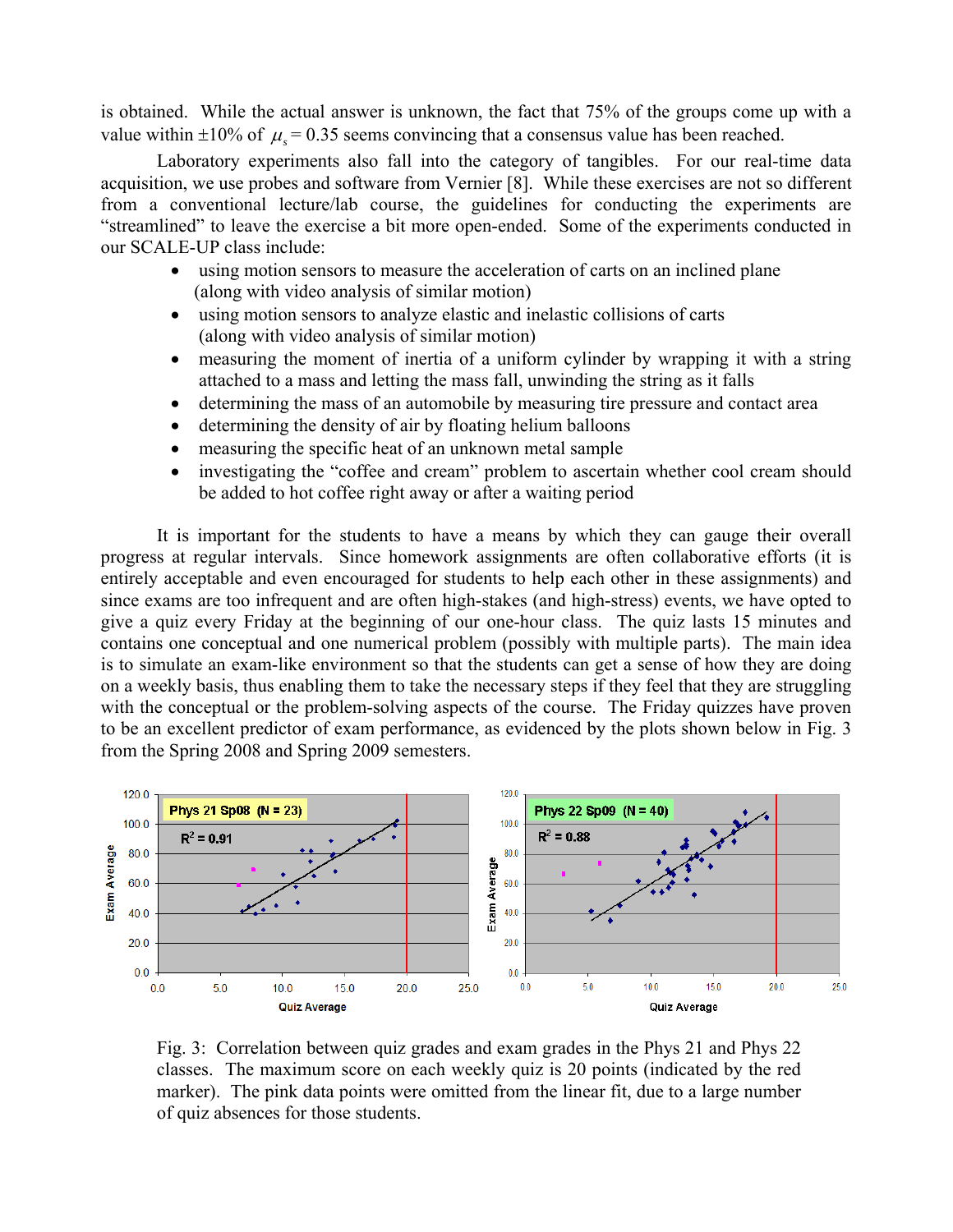## **III. Results**

We have several semesters of data for the Phys 21 class to assess the effectiveness of the SCALE-UP pedagogy at GWU. We have acquired data on the Force Concept Inventory (FCI) [9], as well as the Colorado Learning Attitudes about Science Survey (CLASS) [10] to examine student attitudes. In the first semester of our SCALE-UP deployment (Spring 2008), we had a large (concurrent) conventional lecture section take the same assessments for comparison purposes, including common in-class exams. The results of the in-class exams are shown in the table below.

|                                                     | Exam $#1$ | Exam $#2$ | <b>Final Exam</b> |
|-----------------------------------------------------|-----------|-----------|-------------------|
| <b>Standard Lecture</b><br>$(Sec. 10 - N = 50)$     | 63.0      | 62.4      | 55.0              |
| <b>Bio-focused SCALE-UP</b><br>$(Sec. 11 - N = 14)$ | 81.0      | 70.5      | 60.3              |
| <b>SCALE-UP</b><br>$(Sec. 12 - N = 23)$             | 70.0      | 72.9      | 64.0              |

Both of the SCALE-UP classes (Secs. 11 and 12) exceeded the exam performance of the conventional lecture section (Sec. 10). While the bio-focused class (aimed primarily at biomedical engineers and biophysics majors) had additional biological content in the course and in their exams, a more direct comparison can be made between Secs. 10 and 12. It can be seen that the SCALE-UP section had an exam average about 9 points higher than the corresponding lecture section.

 The Force Concept Inventory (FCI) [9] has been given to the Phys 21 classes in each semester. The composite FCI results over all five semesters are shown in Fig. 4 below.



Fig. 4: Results from the FCI for the five semesters of Phys 21. The top panel shows the pre/post test scores; in the bottom panel, the normalized gain is displayed. SCALE-UP sections are indicated by a red "S"; biofocused sections are indicated by "bio".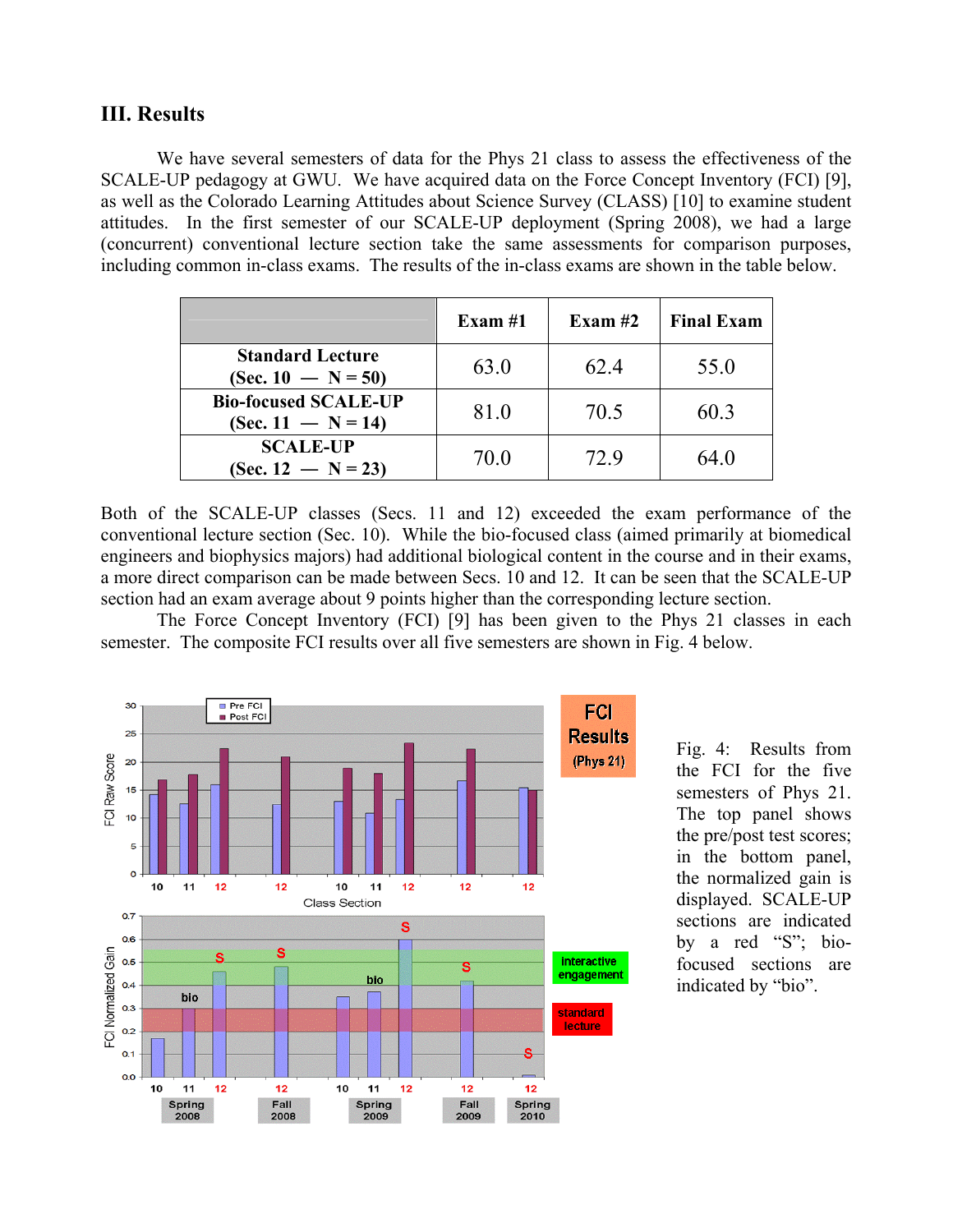The top panel shows the pre- and post-test scores, where the maximum score is 30. The bottom panel shows the normalized gain  $\langle g \rangle$  defined by Hake [11], such that  $g$  $\rangle = \frac{post - pre}{30 - pre}$ . Also

shown is Hake's estimate of a range indicative of interactive engagement classes (the green band, for  $\langle g \rangle$  = 0.40-0.55) as compared to conventional lecture classes (the red band, for  $\langle g \rangle$  = 0.20-0.30). It is evident that the SCALE-UP classes (marked with a red "S") are performing very well, although the bio-focused SCALE-UP classes (marked by "bio") are only marginally outperforming the regular lecture classes (Sec. 10). All of the SCALE-UP classes are showing gains well into the interactive engagement domain (green band), with the exception of Spring 2010 when the delivery of the FCI post-test was somehow compromised by time constraints.

 In the Spring 2008 semester, the Colorado Learning Attitudes about Science Survey (CLASS) [10] was given to all three sections of Phys 21. The results for the overall CLASS score are shown below in Fig. 5, where higher scores indicate more expert-like attitudes towards science.



Fig. 5: Results for the pre- and post-tests from the CLASS survey for the Spring 2008 semester of Phys 21. There was no pre-test given at the start of the semester in the regular lecture class.

 The main point of the CLASS survey is to observe the change in the students' attitudes from the beginning to the end of the semester. In this regard, the results do not look very impressive ― none of the sections showed a gain (and in fact, Sec. 10 had not administered the pre-survey). This result is typical of calculus-based classes that have been surveyed, that is, the students actually show a deterioration of their attitudes after the semester.

 Since there was no pre-survey for Sec. 10, it is interesting to look in more detail at the postonly results for all three sections. These results are shown below in Fig. 6, broken down into the 8 categories that are identified for the CLASS questions. The red arrows highlight specific categories in which the SCALE-UP section (Sec. 12) showed a significantly higher score in the post-survey. Note that these categories relate to problem solving and conceptual understanding. It is noteworthy, however, that the bio-focused section (Sec. 11) came out slightly ahead in the "Real World Connection" category (indicated by the blue arrow), possibly due to the emphasis on biological applications of physics principles.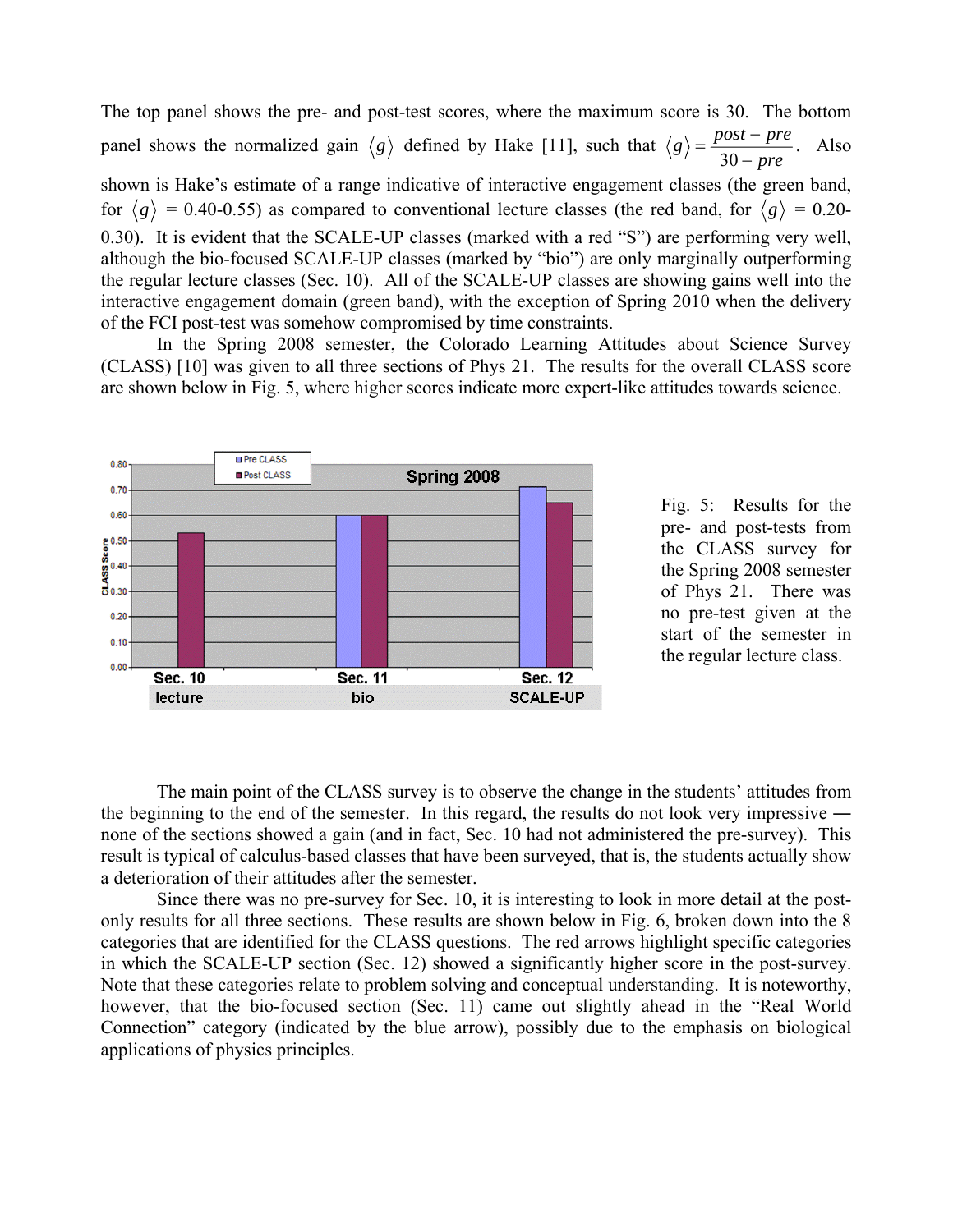

Fig. 6: Post-survey results only for the CLASS survey in the Spring 2008 semester of Phys 21, broken down into the individual component categories for science and attitudinal characteristics.

While most of the data that we have obtained thus far (as reported above) pertains to the Phys 21 class, we also have two semesters of experience with the second semester course, Phys 22. In this case, the standardized assessment that we used is the Conceptual Survey of Electricity and Magnetism (CSEM) developed by Maloney *et al*. [12]. Our results are compared to those of other institutions in Fig. 7 below ― our data have been added to the plot from Ref. [12] as the filled green circles. The pre-test and post-test scores are plotted on the x and y axes, and lines corresponding to various values of the normalized gain  $\langle g \rangle$  are shown. Note that the two GWU semesters are fairly consistent with each other (two different years and two different instructors) and that the gain values of 41% and 44% are among the highest values compared to other institutions.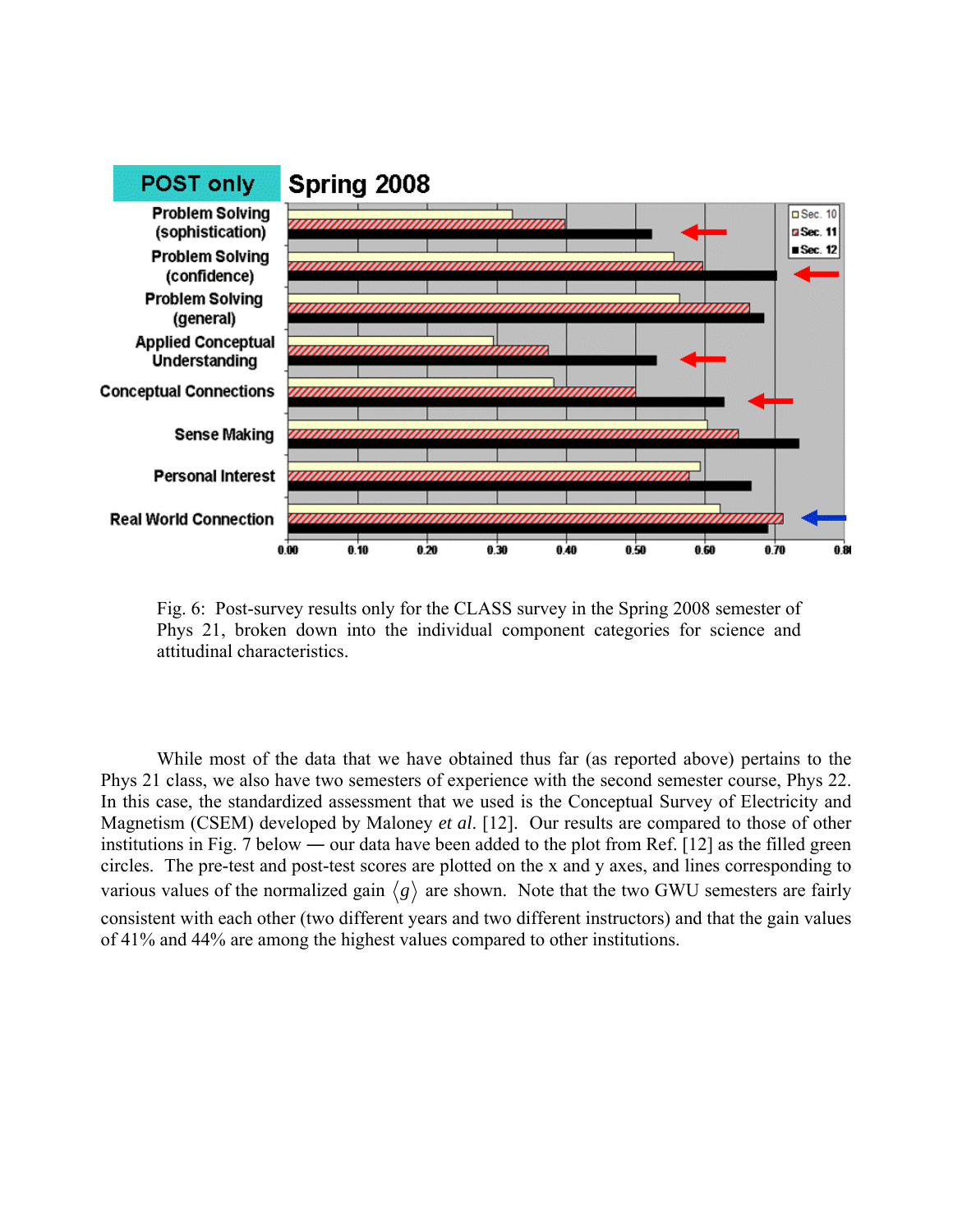

Fig. 7: Results from the CSEM for the two semesters of Phys 22, compared to the results from other institutions [12]. The specific preand post-test scores (with the corresponding normalized gains) are shown on the left, and these results are plotted as the two green data points. Different gain values are shown as lines of constant slope.

#### **IV. Extensions**

At GWU, we are working to extend the SCALE-UP environment by modifying one of our introductory laboratory rooms (smaller than our existing SCALE-UP room). The modular trapezoidal tables shown in Fig. 8 below can be formed into hexagons, allowing us to arrange 24 students into 4 tables of six students each. This is shown in the left-hand panel of the figure. While this lab room is not used for the full deployment of SCALE-UP, the configuration of the room does at least enhance the collaborative nature of the introductory lab sessions which are associated with the conventional lecture courses. In this manner, we are able to offer labs in a "mini SCALE-UP" format that is more conducive to group learning.

The modularity of the trapezoidal tables permits easy rearrangement into other configurations. One alternate example, a standard classroom with parallel rows of desks, is shown in the right-hand panel of the figure. Other configurations are also possible, such as a single large circular conference table for meetings. Thus, this smaller SCALE-UP room has a built-in flexibility which makes it extremely versatile for a variety of academic or administrative functions.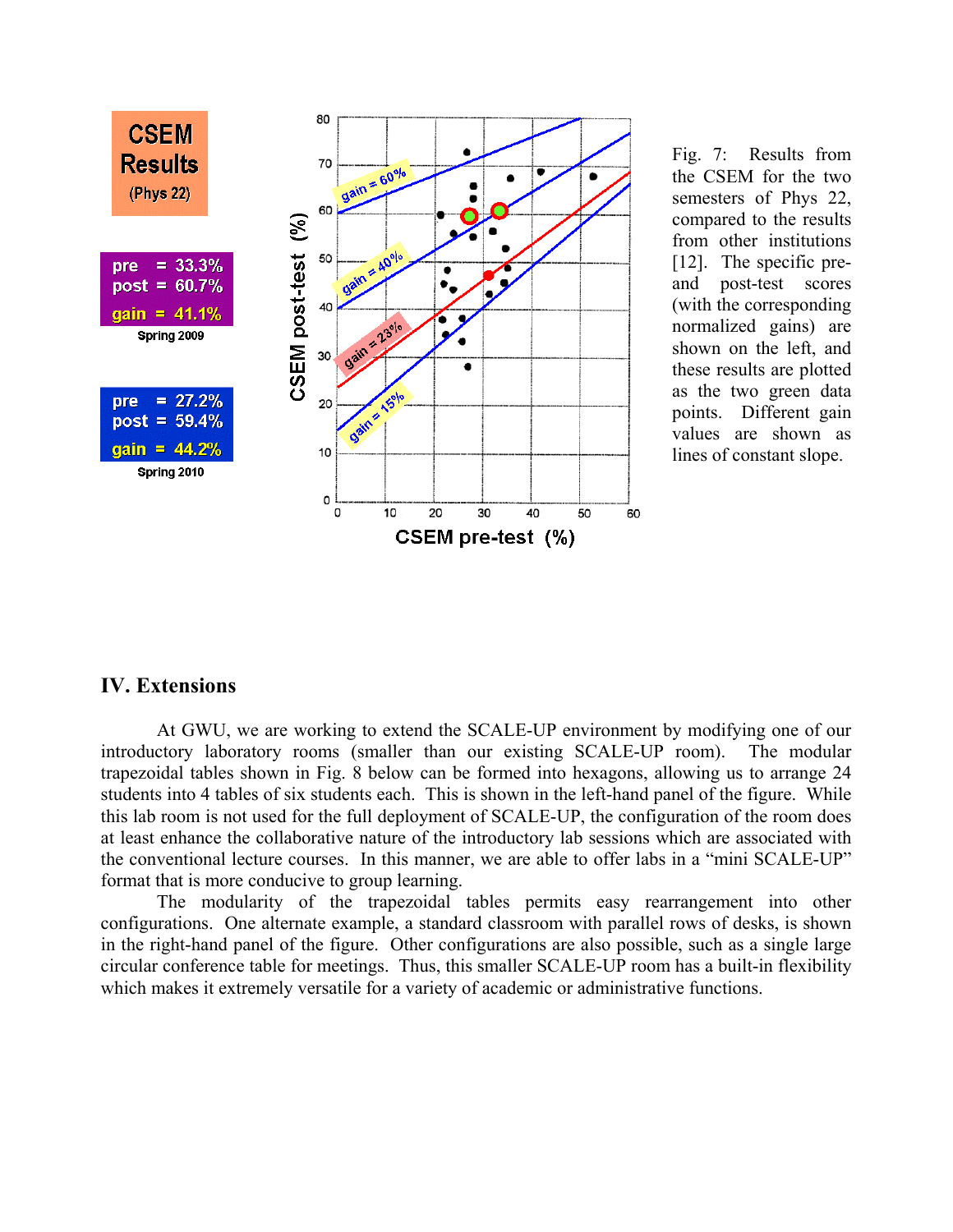

Fig. 8: Schematic view of a remodeled laboratory room using modular trapezoidal tables. The primary intention was to provide a "mini SCALE-UP" environment for lab sessions (left panel). The room can be reconfigured into a standard classroom arrangement, if needed (right panel).

Finally, we have the intention of expanding our current SCALE-UP room (the one shown in Fig. 1) by knocking down the wall into an adjacent classroom, effectively doubling the size of the classroom space. The schematic of this proposed classroom is shown in Fig. 9 below. This would enable us to offer SCALE-UP classes to 108 or 72 students, depending upon whether we place 9 or 6 students at each table. For a room of this size, one instructor would have to be assisted by two Teaching Assistants in order to provide sufficient coverage for the 12 tables in the room. We hope that this expansion will take place in the Spring 2011 semester, or at the latest, in Fall 2011.



Fig. 9: Schematic view of a proposed plan for expansion of our SCALE-UP room to double its size (compare to Fig. 1 for current size). The expanded room will have 12 round tables, each holding either 6 students (as shown) or 9 students, giving a total of 72-108 students.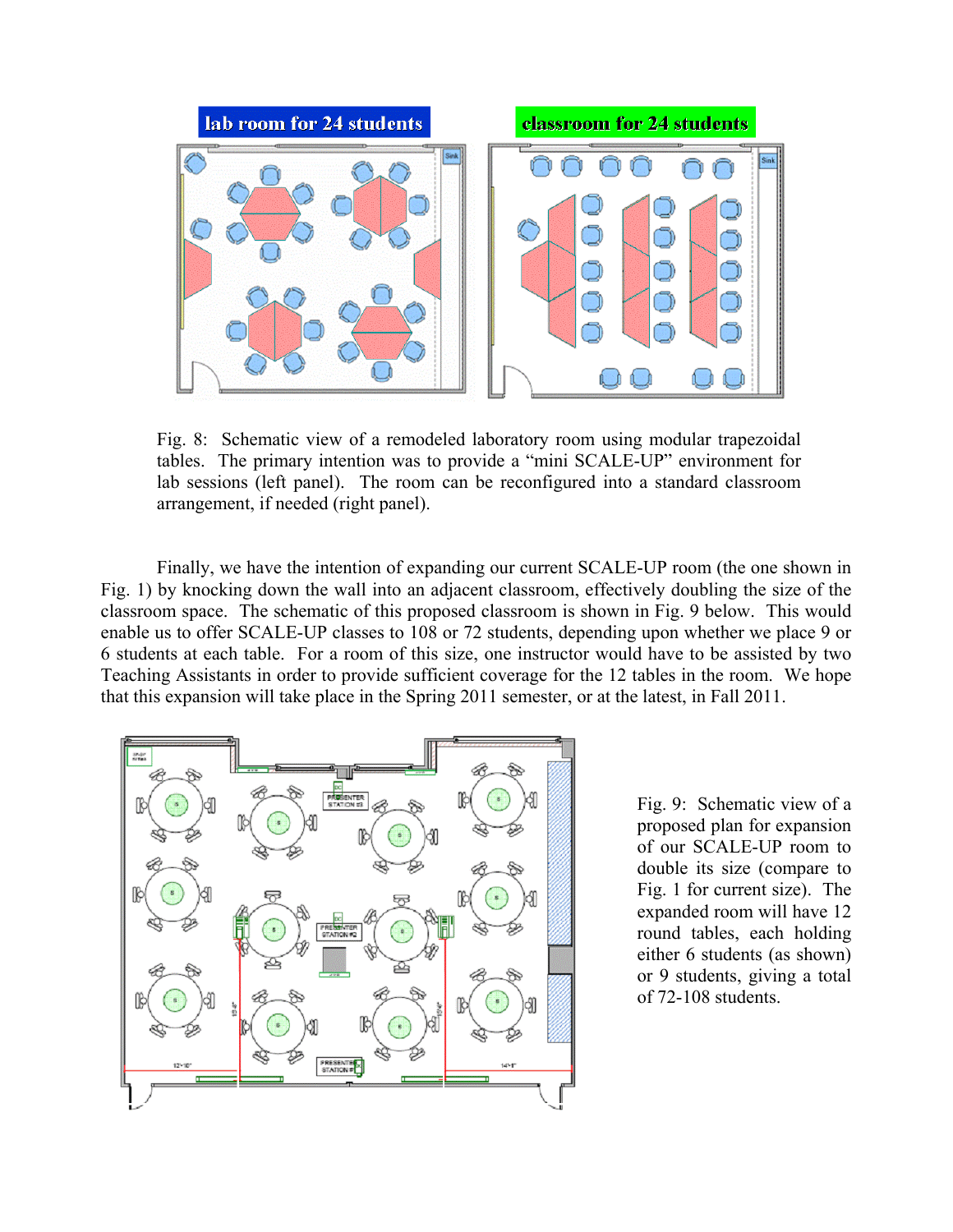## **V. Summary**

We have been using the SCALE-UP collaborative group-learning pedagogy for five full semesters at GWU, which includes five semesters of Phys 21 and two semesters of Phys 22. Both of these classes are continuing in the current Fall 2010 semester. While our data are not exhaustive, we have evidence that students are performing better in the SCALE-UP class than in a conventional lecture class. Student engagement is high in the SCALE-UP environment, and it seems that students gain a greater facility with the physics material in this collaborative mode compared to less interactive approaches.

Educational trends favoring more interactive engagement techniques have been gaining momentum in colleges and universities in the United States over the past decade. This sentiment concerning the shortcomings of the conventional lecture style of science education has recently been echoed by Eric Mazur in a short and incisive article appearing in a more mainstream forum, namely *Science* magazine [13].

In closing, it is worthwhile to share some "impressions" from our direct experience in teaching the introductory physics classes utilizing the SCALE-UP pedagogy. Admittedly, the following comments are purely anecdotal, but at some level, the observations and intuition of the instructor have some validity in judging the effectiveness of an educational experience.

- SCALE-UP really squeezes the best out of students
- students work harder, but for greater rewards
- the student working groups actually gel into cohesive units
- the classroom atmosphere is much more dynamic
- the instructor gets to know the students better (and the students get to know each other better)

In the end, there is one final comment — it is considerably more satisfying to be a "coach" rather than a lecturer, and the SCALE-UP pedagogy definitely affords that opportunity. Ultimately, this is much better for the instructor and certainly it is more beneficial for the students.